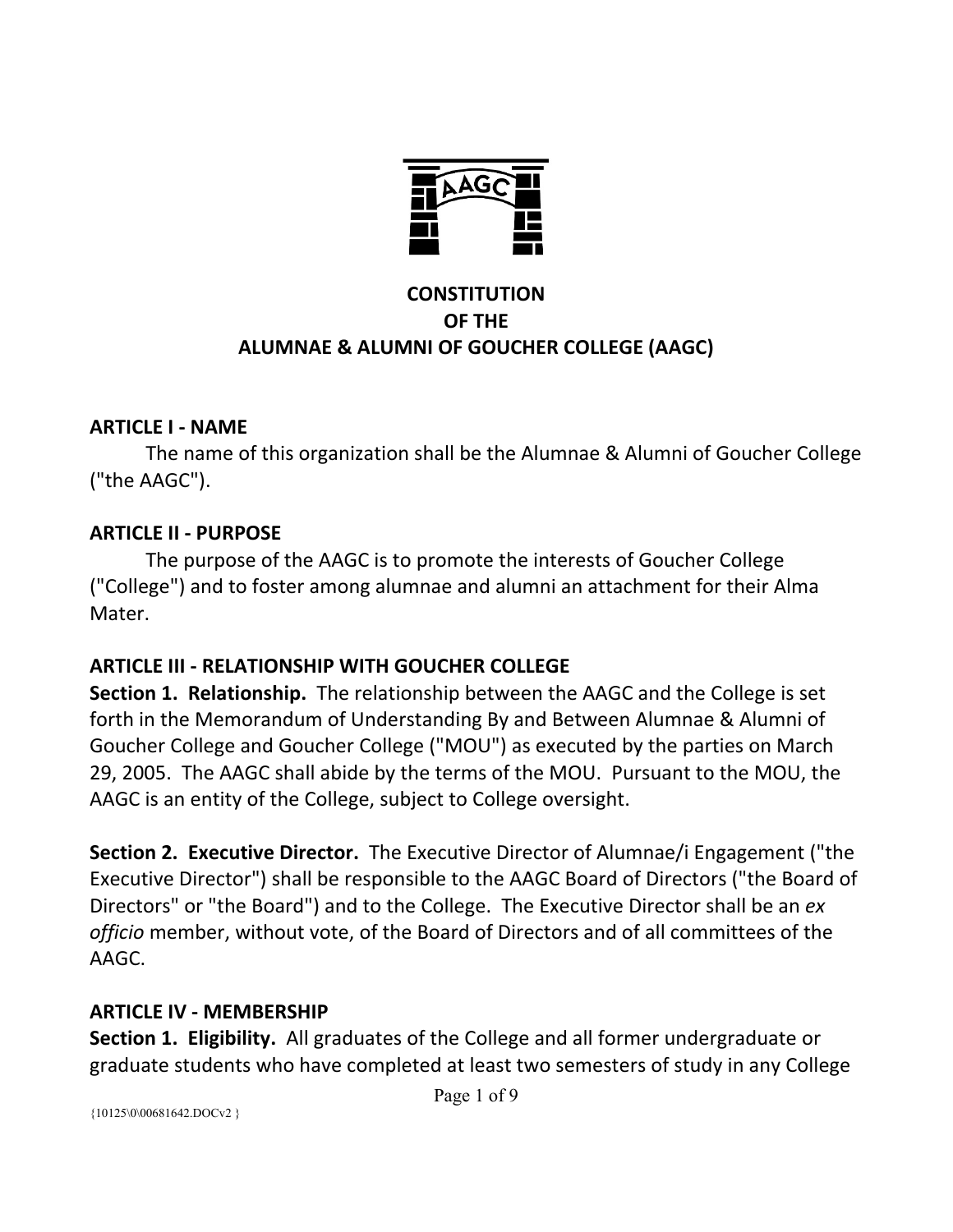program shall be members of the AAGC. Only members shall be eligible to serve as Officers, Directors, or Alumnae/i Trustees.

**Section 2. Notices.** Any member wishing to receive AAGC notices, including but not limited to notices related to elections and amendments to this Constitution, shall be responsible for providing to the AAGC his or her current addresses for regular mail and electronic mail. Each member shall be deemed to have consented to receiving notices by electronic mail unless he or she provides written notice to the Secretary or Executive Director expressly requesting that he or she receive notices by regular mail. The Secretary shall provide notices required under this Constitution by regular mail or electronic mail, except that members who expressly request notices by regular mail shall receive notices by regular mail.

### **ARTICLE V ‐ MEETINGS**

**Section 1. Annual Meeting.** The AAGC shall convene an annual meeting at the College, with the date and time to be fixed by the President. The Secretary shall send to all members notice of the date, hour and place of the meeting not later than thirty days before the day appointed for the meeting.

**Section 2**. **Special Meetings.** The President may call special meetings. Upon written request by twenty members filed with the Secretary or Executive Director, the President shall call a special meeting. The Secretary shall provide written notice, stating the business to be transacted, to each member of the AAGC not less than fourteen days before the date set.

**Section 3. Quorum**. Fifty members shall constitute a quorum at an annual meeting or special meeting.

**Section 4. Minutes.** The Secretary shall submit meeting and retreat highlights, which will then be made available to all members of the AAGC via the alumni website. Full Minutes shall be made available to any member of the AAGC upon request in a manner deemed appropriate by the Secretary and College Staff.

## **ARTICLE VI ‐ OFFICERS**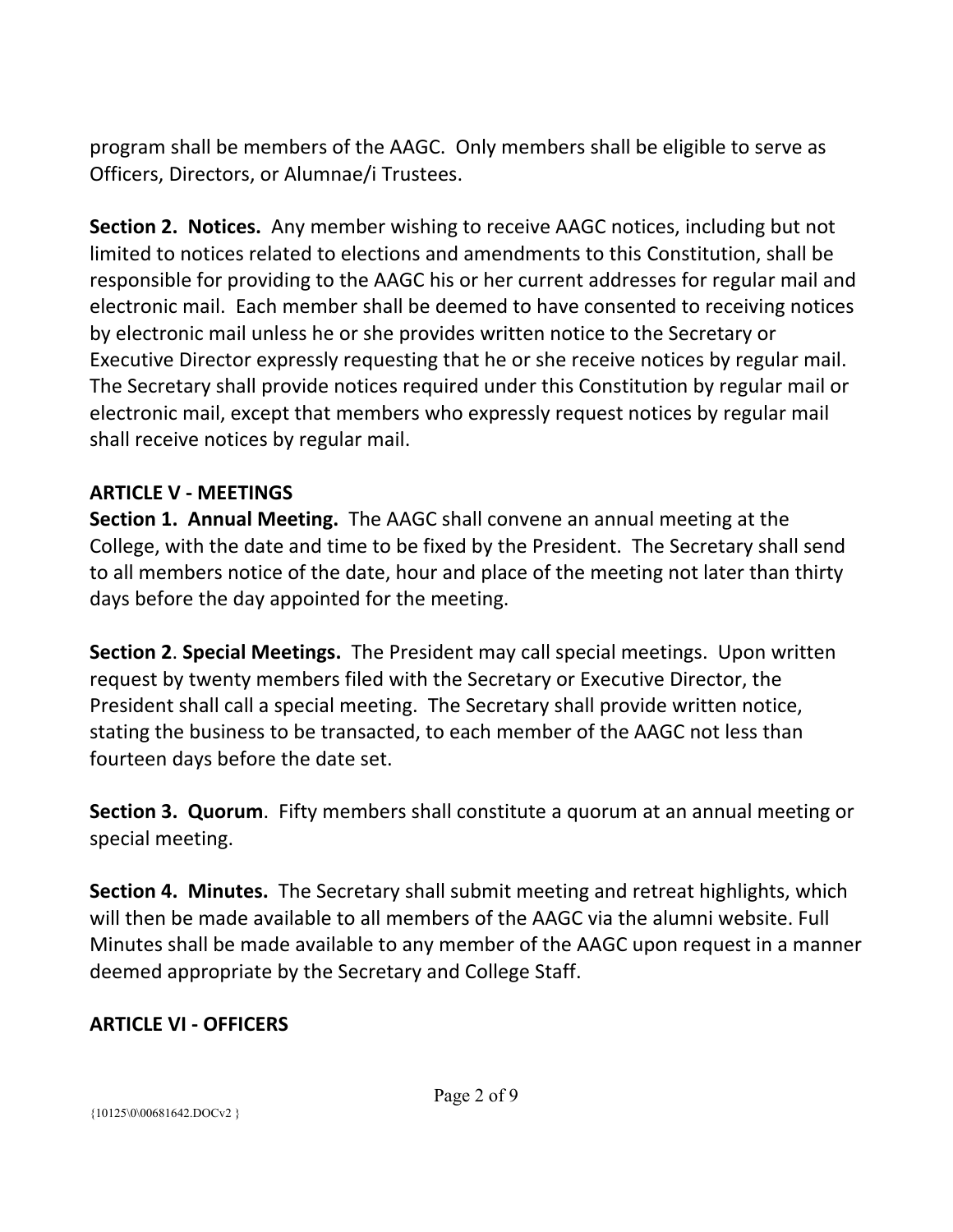**Section 1. Offices.** The Officers of the AAGC shall be a President, a Vice President, Secretary, Annual Giving Officer, and the Admissions Officer. They shall assume office on July 1 following election.

**Section 2. Terms.** The Secretary, Vice President and President shall be elected to a single two-year term. A member appointed to complete an Officer's unexpired term is eligible for election to a single consecutive two‐year term for the same Office. Upon completion of his or her two‐year elected term, the Secretary is eligible for election to a consecutive two‐year term as Vice President or President. Upon completion of his or her two‐year elected term, the Vice President is eligible for election to a consecutive two‐year term as President. Upon completion of his or her two‐year elected term as President, a one‐year sabbatical is required before the President is eligible for election as an Officer or Director or for appointment to complete the unexpired term of an Officer or Director.

The Admissions Liaison and Annual Giving Liaison positions are eligible for a second, consecutive term in their current liaison position. Or they may choose to run for the Secretary or Vice President position instead of a second liaison term.

The Admissions Liaison and the Annual Giving Liaison positions are eligible for a second, consecutive term in their current liaison position. Or they may choose to run for the Secretary or Vice President position instead of a second liaison term.

An alumna/us who is employed full‐time or part‐time by the College is not eligible to serve as President.

**Section 3. Duties.**  Officers are members of the Board and in addition shall have the following duties:

a. The President shall preside at all meetings of the AAGC and the Board of Directors and shall be Chair of the Executive Committee and an *ex officio* member of all other committees except the Nominating Committee, of which the President is not a member. The President will also serve on the Board of Trustees as an ex officio voting member. The President shall perform all other duties incident to the Office.

 b. The Vice President shall act as administrative assistant to the President and, in the temporary absence or disability of the President, shall assume presidential duties.

{10125\0\00681642.DOCv2 }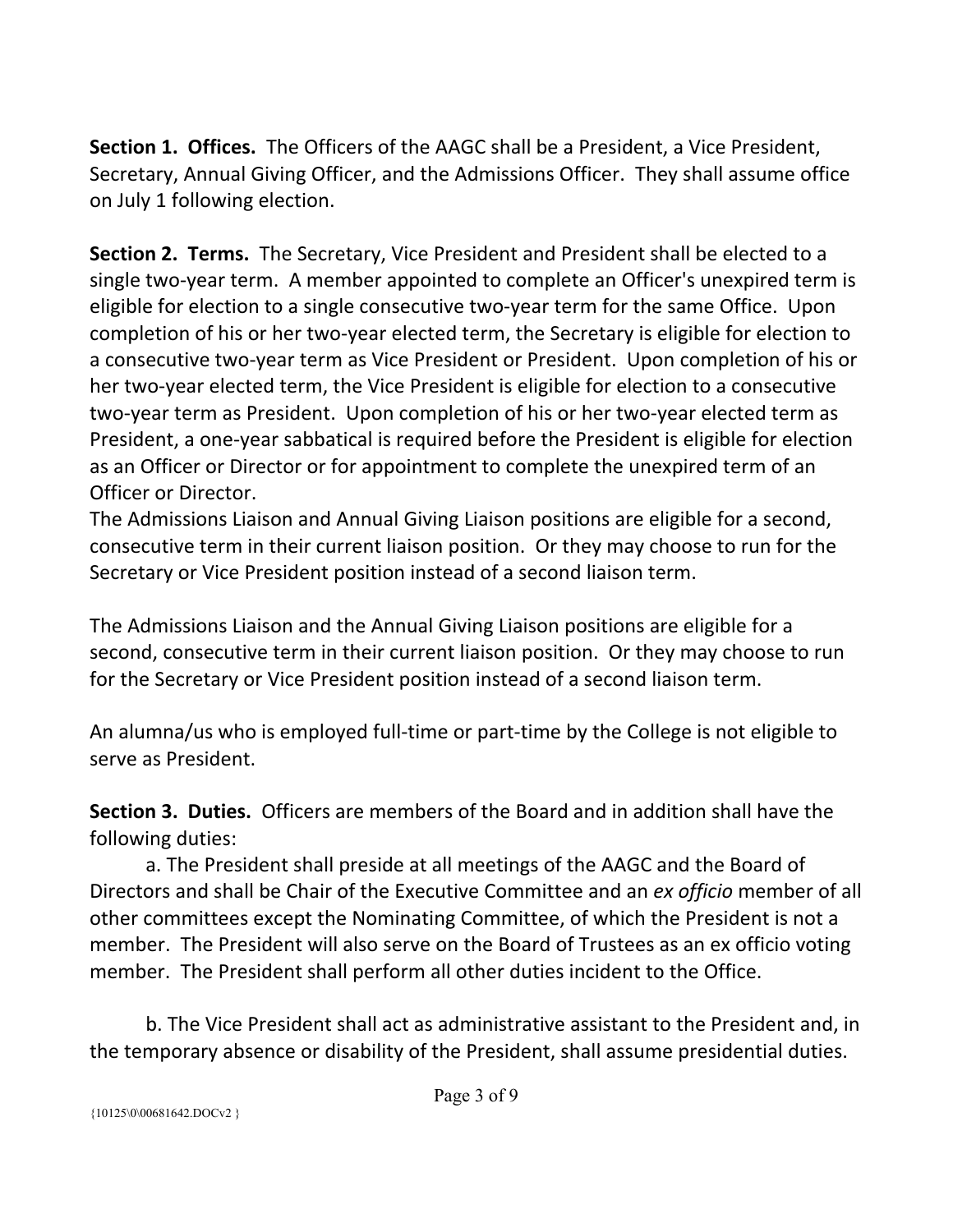c. The Secretary shall keep the minutes of the meetings of the AAGC, Board of Directors, and Executive Committee and shall have such other duties as are related to the Office. The Secretary may, with the consent of the designee and the President, designate a Director or College staff member to perform any responsibilities that this Constitution assigns to the Secretary.

 d. The Annual Giving Liaison shall serve as the connection between the Annual Giving Office and the AAGC. The Annual Giving Liaison will work with the Director of Annual Giving and Annual Giving staff to provide support, give reports at AAGC Board meetings and help garner 100% giving participation from the AAGC Board members.

 e. The Admissions Office Liaison shall serve as the connection between the Admissions Office and the AAGC. The Admissions Office Liaison will work with the Director of Admissions and the Admissions staff to provide support, give reports to the AAGC Board and help support the admissions efforts by encouraging alumni to volunteer in the Admissions Office.

## **Section 4. Vacancies.**

 a. In case of a vacancy in the Office of President, the Vice President shall become President.

 b. In case of a vacancy in the Office of Vice President or Secretary, the President, with the approval of the majority of the Executive Committee, shall appoint the replacement.

 c. The Board of Directors may remove an Officer by two‐thirds vote of Board members present and voting at a regular or special meeting.

# **ARTICLE VII ‐ BOARD OF DIRECTORS**

**Section 1. Voting Members.** The management of the AAGC shall be vested in a Board of Directors consisting of the Officers, three Alumnae/i Trustees, and twelve Directors. The Directors shall assume office on July 1 following election. At least one Director shall be an alumna or alumnus of a Goucher College Graduate Degree Program. The Facilitator of the Nominating Committee shall be *ex officio* member of the Board, with vote.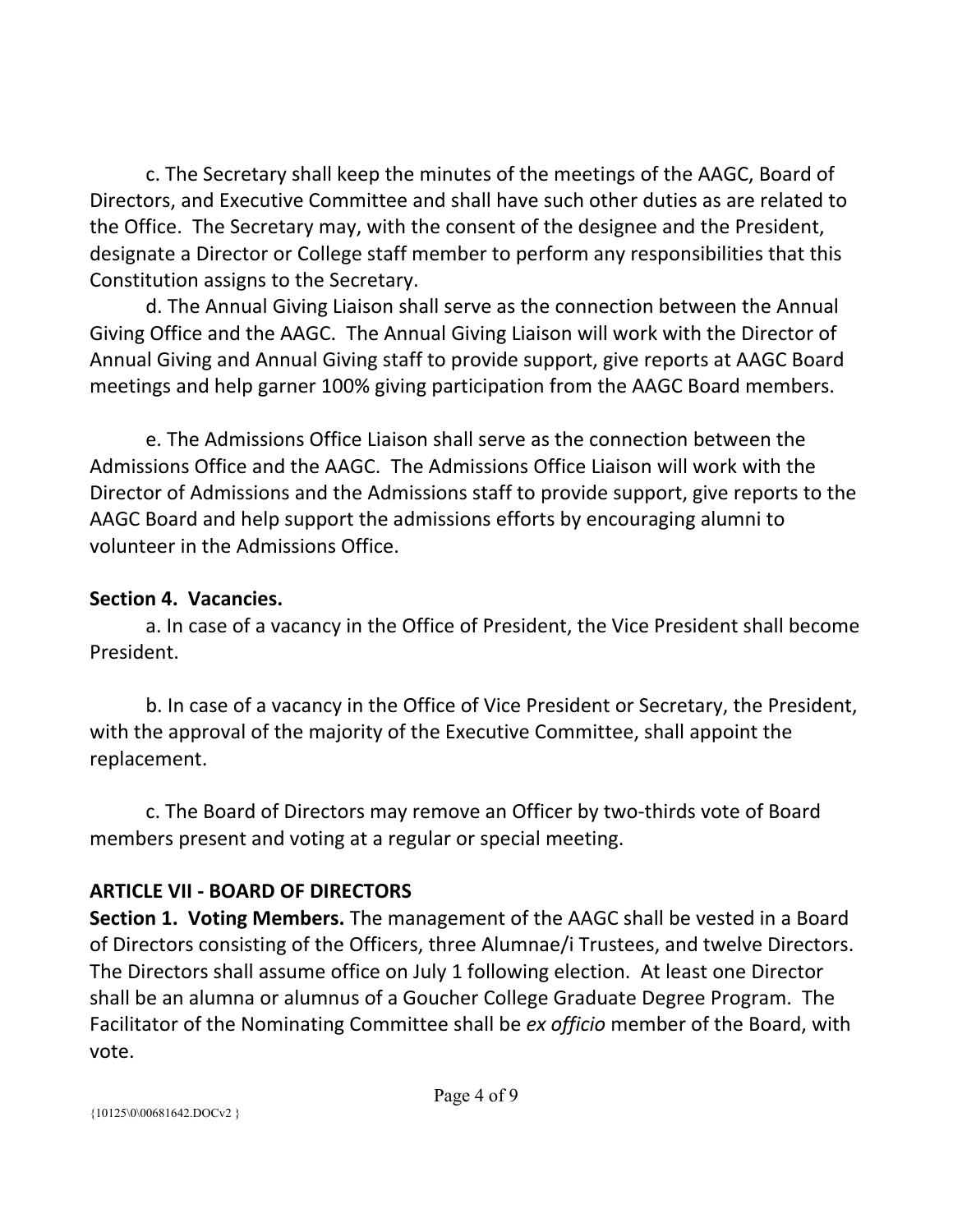**Section 2. Non‐Voting Members.** The following persons are *ex officio* members of the Board, without vote: the Executive Director; the editor of *The Goucher Magazine*; other full-time College staff with responsibilities relative to alumnae/i affairs; the president of the Student Government Association or such other student whom the Student Government Association may appoint as liaison; and a member of the faculty whom the Faculty Council may select as liaison.

**Section 3. Directors' Terms.**  Each Director shall be elected for a single three‐year term. The terms of the twelve Directors shall be staggered, such that four shall be elected each year. A member may be appointed as provided in Section VII. 4 to fill the unexpired term of an elected Director. Upon the expiration of a Director's elected term, they may run for a second and final consecutive term if approved by the Nominating Committee, except that a member appointed to fill an unexpired term shall be eligible for election to a single consecutive term No sabbatical is required for the Director to be eligible to become an Officer or an Alumna/us Trustee.

# **Section 4. Vacancies Among Directors.**

 a. In the event of a vacancy among the Directors, the President, with the approval of the majority of the Executive Committee, shall appoint a replacement.

 b. In the event of a Director's two consecutive unexcused absences from the Board's meetings, the President may, with the approval of the majority of the Executive Committee, deem that Director to have resigned.

 c. The Board of Directors may remove a Director by two‐thirds vote by two‐ thirds vote of Board members present and voting at a regular or special meeting.

**Section 5. Meetings.** The Board of Directors shall meet at least three times each year, with the dates, places, and times to be fixed by the President. The President may excuse a Director or Officer's absence or permit a Director or Officer to attend by telephone or other remote means. The President may call special meetings; the President shall call a special meeting upon written request of six voting members of the Board. The Secretary shall provide at least thirty days' written notice of a regular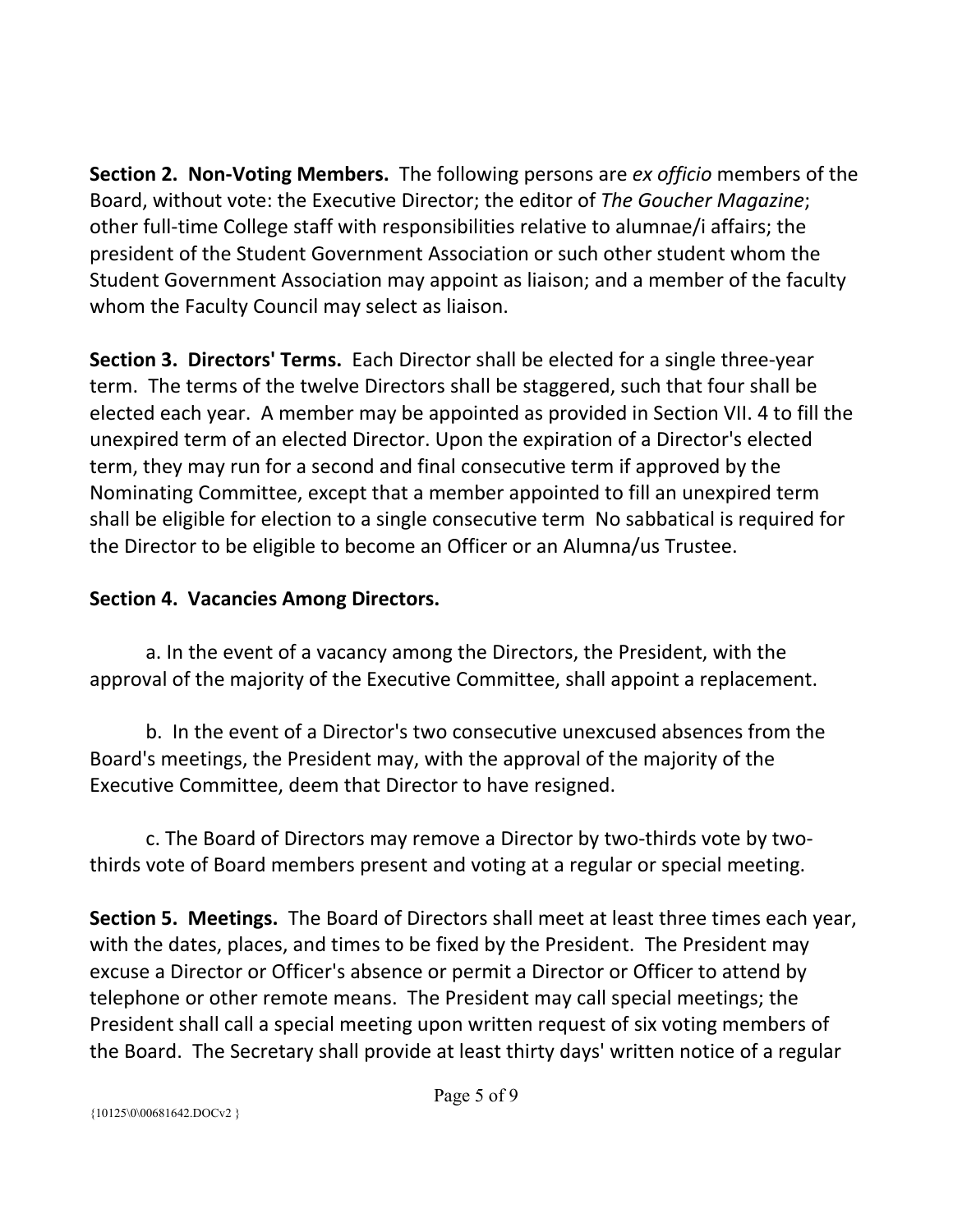meeting, and at least fourteen days' notice of a special meeting. Ten voting members of the Board of Directors shall constitute a quorum.

**Section 6. Campus Liaison Positions.** The Board may create positions that directly link to key areas of campus to provide direct communication to the AAGC Board. Liaisons will be selected from current directors of the AAGC Board. Terms will be for one‐year appointment that may be renewable for up to three years.

# **ARTICLE VIII‐ ALUMNAE/I TRUSTEES**

**Section I. Representation.** In accordance with the provisions of the Charter and Bylaws of Goucher College, the AAGC is represented by three of its members on the Goucher College Board of Trustees (Board of Trustees). Each year, in accordance with Article XIII of this Constitution, the AAGC shall forward to the Board of Trustees one or more nominees for consideration for election to the open three‐year term as Alumna/us Trustee. An alumna/us who is a employed full time or part time by the college is not eligibleof Goucher College to serve as an Alumnae/I trustee.

**Section 2. Vacancies.** In the event that a vacancy arises among the Alumnae/i Trustees, or in the event that the Board of Trustees rejects the AAGC's nominees, the Nominating Committee shall forward a replacement nominee to the Board of Trustees.

**Section 3. Senior Alumna/us Trustee.** At each regular meeting of the Board of Directors, the longest tenured Alumna/us Trustee ("the Senior Alumna/us Trustee") shall present a report regarding the proceedings of the Board of Trustees. Each year, the Senior Alumna/us Trustee shall chair a committee that recommends to the Executive Committee one or more recipients of the AAGC Award for Excellence in Public Service; the Senior Alumna/us Trustee shall appoint the members of that committee. **ARTICLE IX ‐ THE GREATER GOUCHER FUND Section 1. Purpose.** There shall be a Greater Goucher Fund, the purpose of which shall be to promote annual giving to the College. The Annual Giving Liaison will work

directly with the Annual Giving Director and staff to promote giving by alumnae/i.

## **ARTICLE X ‐** *THE GOUCHER MAGAZINE*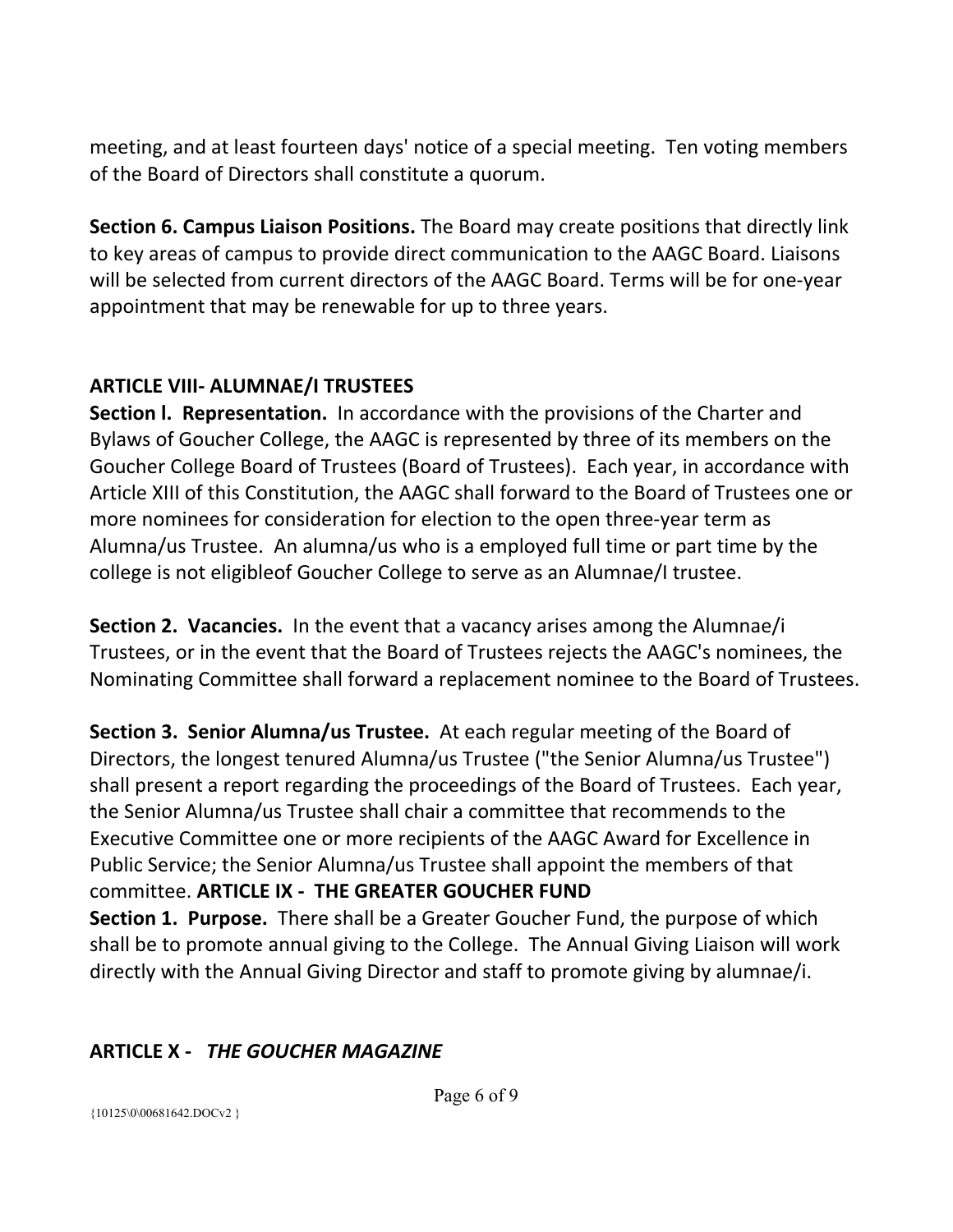**Section 1. Purpose.**  *The Goucher Magazine* shall be an official publication of the College and the AAGC. Its purpose shall be to keep members informed about the College and about fellow alumnae/i.

The Magazine, along with printed newsletters and e‐newsletters to alumnae/i, will be managed by the Goucher College Communications Office. The editor resides in the Communications Office.

# **ARTICLE XI ‐ COMMITTEES**

**Section 1. Executive Committee.** The Executive Committee shall consist of the Officers, one Alumna/us Trustee selected by the President, and up to three Directors selected by the President. The Executive Director shall be an *ex officio* member without vote. This committee shall carry on the business of the Board between meetings. It shall meet at the call of the President or upon written request of four of its members. The Secretary shall make a complete report of such meetings at the next meeting of the Board of Directors. Five members shall constitute a quorum.

**Section 2. Nominating Committee.** The voting members of the Nominating Committee shall consist of nine members of the AAGC from nine different classes, with each member serving a single three‐year term. The terms of the nine directors shall be staggered, such that three shall be elected each year. In the event of a vacancy, the President shall appoint a replacement. Five voting members shall constitute a quorum. The immediate past president of the AAGC, or such other person whom the President may appoint, shall serve as the non‐voting facilitator for the Nominating Committee.

**Section 3. Public Service Committee.** The purpose is to review and select recipients for the Excellence in Public Service Award submitted from among nominees by alumnae and alumni and to assist and plan the awards event and act as hosts to the award recipient during the event. Members of the committee are selected through the Nominating Committee and voted into a three‐year term at the AAGC Annual Meeting. The committee is chaired by the Senior Alumna/us Trustee or designated AAGC member as appointed by the President. A faculty representative will serve two years. The appointed alumnae/i members will serve three years. Members shall assume their terms at the beginning of AAGC's fiscal year.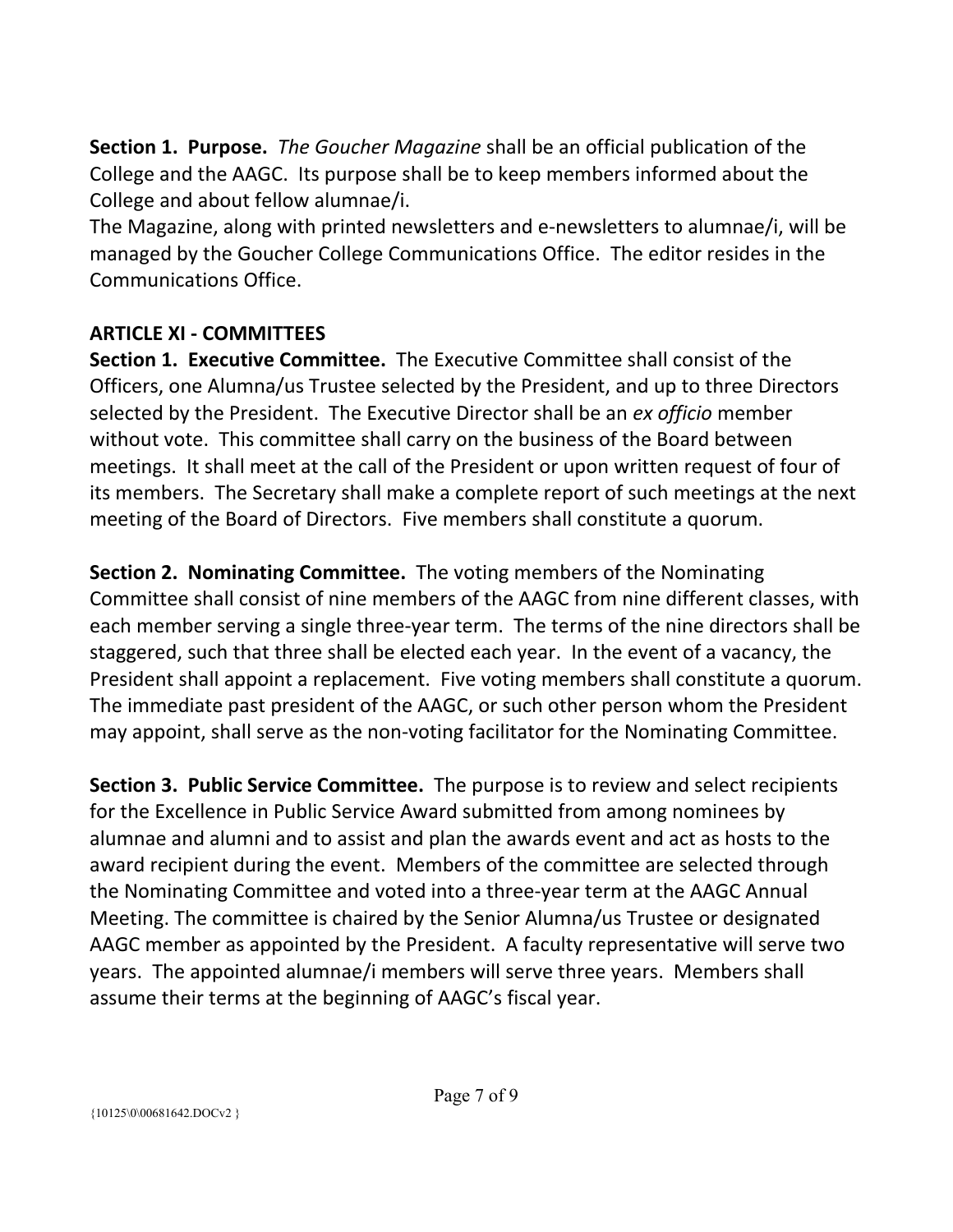**Section 4. Other Committees.** The Board may from time to time create such other committees as it sees fit and each committee should have at least one AAGC representative

# **ARTICLE XII – ELECTIONS**

**Section 1. Slate of Nominees.** At least forty-five days before the annual meeting, the Nominating Committee shall submit to the Executive Committee a slate consisting of four candidates for Directors, three candidates for the Nominating Committee, one or more candidates for Alumna/us Trustee, and, in alternating years, one candidate for each Office. Each candidate must consent to his or her nomination. At least thirty days before the annual meeting, the Secretary shall provide to the AAGC members written notice setting forth (a) the slate of candidates; (b) the date, time, and place of the annual meeting; and (c) the procedure for nominating opposing candidates.

**Section 2. Opposing Candidates.** If a member of the AAGC not appearing on the slate wishes to stand as a candidate for one of the open positions, he or she must, at least ten days before the annual meeting, submit to the Secretary or the Executive Director a petition, signed by twenty other members of the AAGC, identifying the particular candidate whom he or she wishes to oppose.

**Section 3. Election Procedure.** In the absence of a timely petition under the prior section, the Secretary shall forward the nominees for Alumnae/us Trustee to the Board of Trustees, and the other slate candidates shall begin serving their terms on the July 1 following the annual meeting. Contested elections shall be resolved at the annual meeting by plurality vote of those members present and voting.

## **ARTICLE XIII ‐ PROCEDURE**

The rules contained in Robert's *Rules of Order Revised* shall govern the AAGC in all cases to which they are applicable and in which they are not inconsistent with this Constitution.

## **ARTICLE XIV ‐ AMENDMENTS**

**Section 1 Regular Review.** At least once during a President's elected term, the Executive Committee shall review this Constitution to recommend to the Board any necessary amendments.